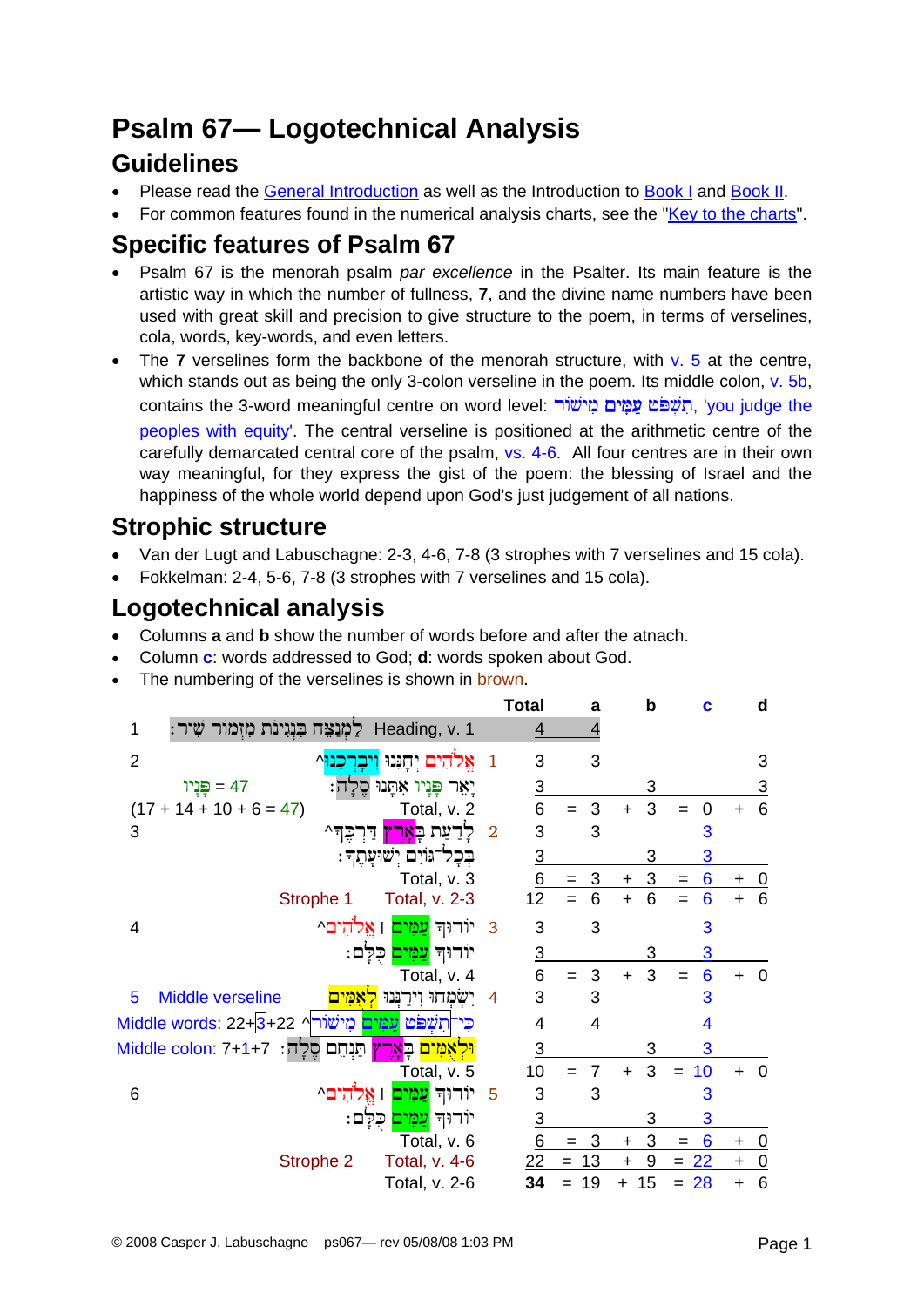For many of the observations below I am indebted to my daughter, who wrote her doctorate term paper on the six-branched menorah and the menorah texts in the Old Testament (particularly Exod. 30:26-28: 40:17-32: 1 Chron. 28:12-18: 2 Chron. 13:10-11: Psalm 67 and Zechariah 4): Trudy Labuschagne, De Menora in woord en beeld. Een studie over de vorm, functie en betekenis van de Menora in het Oude Testament en de latere symboliek (Groningen, 1992). See also my Numerical Secrets of the Bible, p. 168f.

#### **Observations**

1. In terms of the 47 words of the psalm, the middle word is עֲמָים, 'the peoples' (v. 5b), flanked by 23 words, the kabod number signifying God's presence:  $47 = 23 + 1 + 23$ . The number 47 happens to be the numerical value of the word הַּבָּיוֹ, 'his face' (v. 2b), which was chosen deliberately as an additional device to symbolize God's presence. The middle word is positioned at the centre of 3 words which may be considered the meaningful centre on *word level*  $(47 = 22 + 3 + 22)$ :

השפט עמים מישור. 'you judge the peoples with equity'.

Since the pivotal words fall precisely within the middle colon  $(v. 5b)$ , the whole phrase may have been intended to be the meaningful centre on colon level  $(15 = 7 + 1 + 7)$ : רי־תשׁפֿט עמים מישׂור. "for you judge the peoples with equity".

The larger meaningful centre is significantly flanked by 7 cola on either side, the number of fullness. This number occurs again in the number of words addressed to God (Column c): 28 (4 x 7).

2. A letter-count reveals that the 47 words of the psalm consist of 208 letters, a multiple of 26  $(8 \times 26)$ , which is probably not a matter of coincidence. Neither is it by chance that the two identical verses, v. 4 and v. 6, are both made up of 26 letters. In addition, the paseq slash in both verses divides their 26 letters neatly into  $9 + 17$ . The same applies to the paseq slash in v. 4, which divides the 51 letters of vs. 3-4 into 34 + 17. $^*$ 

<span id="page-1-0"></span><sup>\*</sup> The function of the paseq slash here is obviously to generate additional divine name numbers, a function of which I have discovered many instances relating to the division of words in the book of Deuteronomy. For some examples, see my logotechnical analysis of Deut. 4:5-8, 4:32-35, 7:25-26, 9:5-6, and 9:18-21, in my commentary, Deuteronomium, (De Prediking van het Oude Testament), Nijkerk 1987, volume IA, p. 240, 285, and volume IB, p. 142, 181, and 201. See also Hans Nobel, Gods gedachten tellen. Numerieke structuuranalyse en de elf gedachten Gods in Genesis - 2Koningen (Dissertation, University of Groningen, 1993), p. 96. It would be very worthwhile to study this phenomenon more deeply.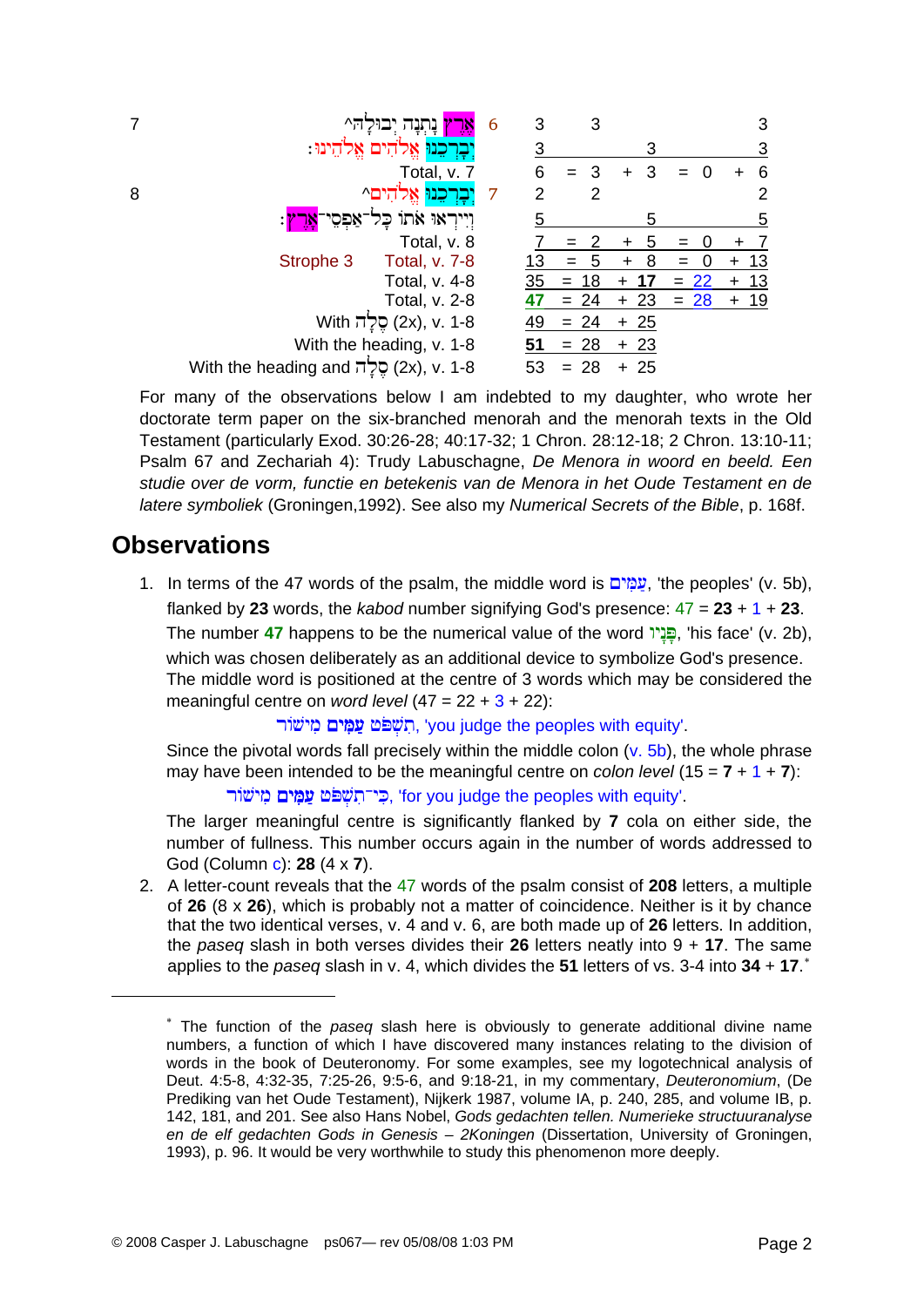3. The middle colon is highlighted in still another way: it is situated within the middle verseline, v. 5 ( $7 = 3 + 1 + 3$ ). The 7 verselines, which coincide with the 7 Masoretic verses, constitute the backbone of the menorah pattern. There is every reason to believe that the *selah* at the end of v. 5 functions as a device to draw attention to the central verseline. Compare its attention drawing function in in Psalms 55, 57, 61 and 68. See Observation 1 in my Analysis of [Psalm 61](http://www.labuschagne.nl/ps061.pdf) and [Psalm 68](http://www.labuschagne.nl/ps068.pdf).

This pivotal 3-colon verseline, v. 5, has a perfect chiastic structure:

| יִשְׂמָחוּ וִירַנְּנוּ <mark>לְאָמִים</mark> | Let <b>nations</b> rejoice and sing for joy, |
|----------------------------------------------|----------------------------------------------|
| כי־תְשָׁפּט <mark>עַמְים</mark> מְישׁור^     | for you judge <b>peoples</b> with equity     |
| <mark>וּלְאָמִים</mark> בְּאָרֶץ תַּנְחֵם:   | and on earth you guide nations.              |

In addition to this, the middle verseline significantly stands out as being the only *3 colon verseline*. It is flanked by six 2-colon verselines:  $15 = 6 + 3 + 6$ . A closer examination also reveals that the central verseline is enveloped by two identical 2 colon verselines, v. 4 and v. 6, which are both made up of 6 words and **26** letters. The **7** cola of vs. 4-6 clearly constitute the central core of the poem.

This is how the poem is structured in a menorah pattern, in terms of its **7** verselines, 15 cola, 47 words, and **208** (8 x **26**) letters:

| v.2  | 2-colon verseline | 6 words, 28 letters  |
|------|-------------------|----------------------|
| v.3  | 2-colon verseline | 6 words, 25 letters  |
| v.4  | 2-colon verseline | 6 words, 26 letters  |
| v.5  | 3-colon verseline | 10 words, 45 letters |
| v.6  | 2-colon verseline | 6 words, 26 letters  |
| v. 7 | 2-colon verseline | 6 words, 29 letters  |
| v. 8 | 2-colon verseline | 7 words, 29 letters. |

To sum up: the 3 middle words are situated in the pivotal colon, which is positioned in the middle of the pivotal verseline, which, in its turn, is situated in the middle of the central core (vs. 4-6), demarcated by two identical verselines (vs. 4 and 6). Separately and together, the four centres are most meaningful. They express the quintessential idea of the poem on different levels: God's blessing for his people and the happiness of the whole world is based upon his just judgement of the nations.

4. It is intriguing to note that the middle word of the poem in v. 5b, עמים, is situated precisely at the centre of the **7** occurrences of the two key-words taken together, <mark>לאמים</mark> (5x), and ל<mark>אמים,</mark> 'nations' (2x), in the central core.

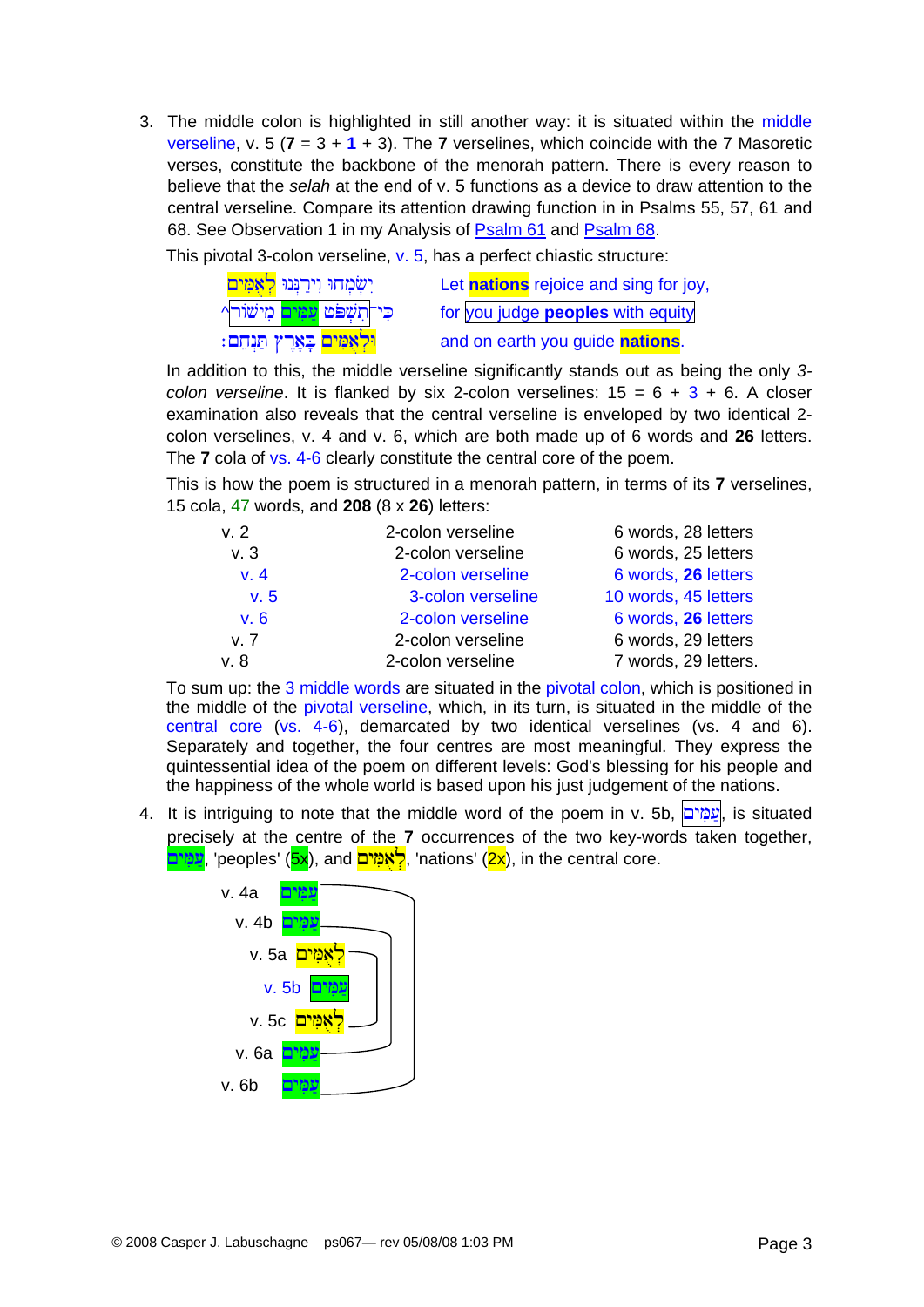In the whole poem, there are also **7** occurrences altogether of two other crucial keywords, **'ברכנו'**, 'he will bless us' (3x), and **ארץ**, 'earth' (4x):



Note the regular concentric pattern of the first set of two key-words in the central core, and the alternating concentric pattern of the other set in the poem, in which the two key-words correspond precisely with their counterparts in the opposite branches.

5. If we *include* the two *selahs* in the word-count, the text has **49** words (**7** x **7**!), distributed over the **7** verselines in a regular concentric menorah pattern, with **11** words at the centre, and the number of fullness, **7**, at both outer branches:



The addition of the two *selahs* does not only make the concentric menorah pattern numerically more perfect, it also generates the divine name numbers **17** (2x) and **26** (**13** + **13**), as well as the *kabod* number **23**, and, last but not least, the number of fulfilment, **11** (49 = 19 + 11 + 19). Moreover, it is important to note that the placement of the two *selahs* does not change the pivotal position of the word £yiGmav (49 = 24 + 1 + 24) nor that of the 3 central words of the psalm proper, תְשָׁפֹּט **עַמְים מִישׁוֹר**. Now it is no longer the pivotal word but the 3-word centre that is being flanked by the *kabod* number **23** on either side (49 =  $23 + 3 + 23$ ). These observations show that the *selahs* were carefully positioned to enhance the numerical aspects of the text.

Psalm 67 shares the menorah pattern with several other psalms – see the general introduction under "Special Patterns" – but this psalm is unquestionably the menorah psalm *par excellence* in the Psalter. No wonder that in Jewish tradition Psalm 67 was traditionally written in the form of the six-branched menorah (*mistakenly* called 'seven-branched' – see below, "Note on the six-branched lampstand").